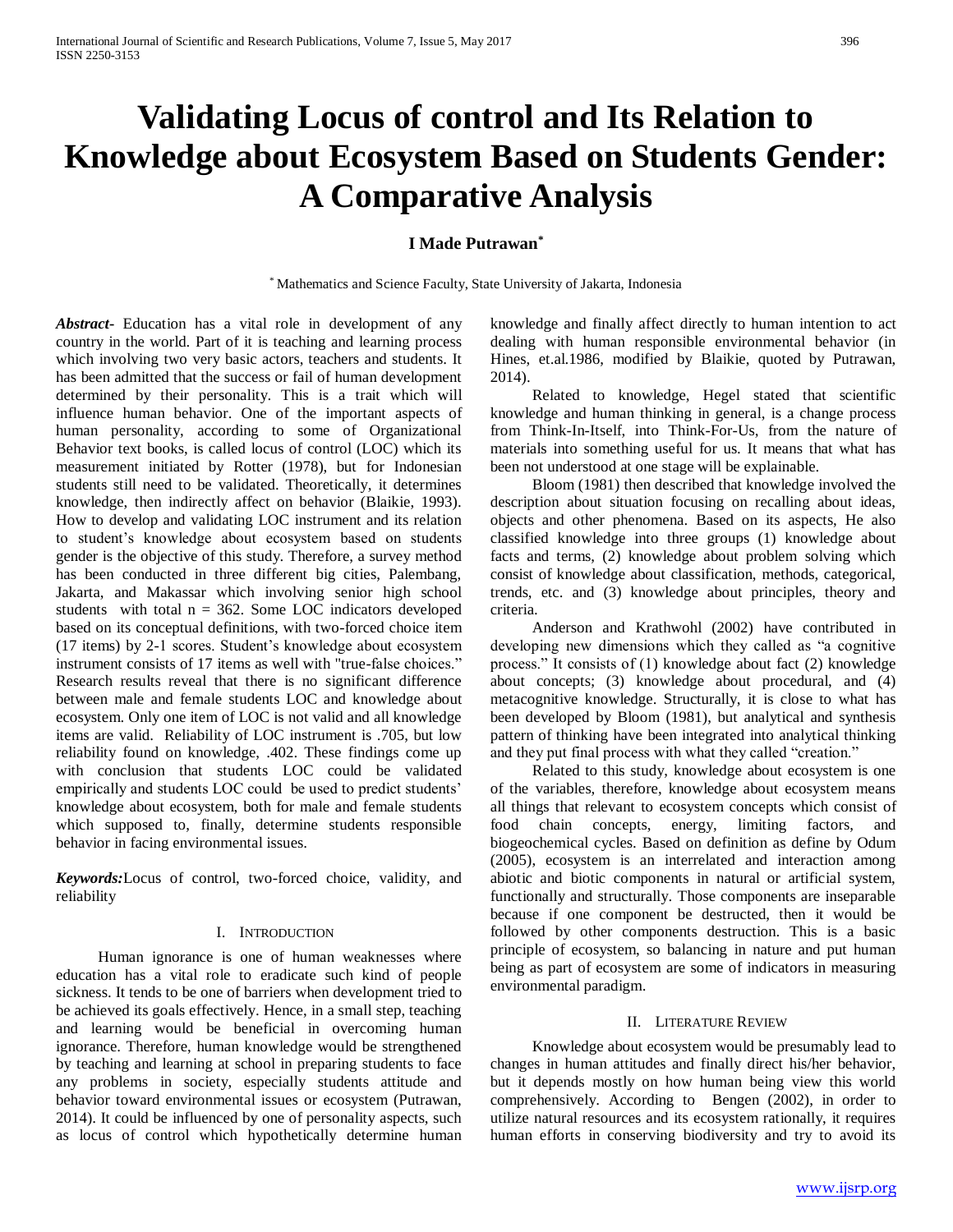crisis and destruction by applying environmental regulations, laws, and policies which environmentally and sustainability sound.

Locus of control, according to Rotter (1978 in Schunk, Pintrich, and Meece, 2008:224), refers to social learning theory." Basically, locus of control describe about control location in individual personality related to its environment. Then, Rotter (in Schunk, Pintrich, and Meece, 2008:244) differentiate locus of control orientation into internal and external locus of control. An individual with internal locus of control internal tend to perceive that skill, ability, and effort are more as determinant factors related to what they have got in their life.

On the other hand, an individual with external locus of control tend to perceive that their life determined by the power from outside of them such as faith, luck or someone else which has the power. Therefore, it could be concluded that internal locus of control is much better than external locus of control, because as what predicted by Rotter (in Friedman & Schustack, 2002), external locus of control tend to be dependent and getting easier to become depression and stress and more defensive or passive when they face stressors.

Greenberg & Baron (2010, p.146) defined that "locus of control is the extent to which individuals that they are able to control things in a manner that affects them." Moreover, Robbin & Judge (2013) stated that in organization, an individual with internal locus of control tend to (1)more taking part actively in running the organization; (2) has more clear in doing jobs; and (3) tend to choose decentralized organization.

On other occasion, McShane & Glinow (2015) stated that "locus of control refers to a generalized belief about the amount of control people have over their own lives" In organization, according to George & Jones (2012) describe that individual with internal locus of control is easier to be motivated than external locus of control. Individual with internal locus of control does not require a lot of direct due to their beliefs that work behavior affect good performances, well paid, compensation, reward and even promotion. Those explanation supported by Kinicki and Kreitner (2011, p. 133) which stated that "people who believe they control the events and consequences that affect their lives are said to possess an internal locus of control."

More detail explanation proposed by Certo & Certo (2012 and also in Robbins, 2015) which stated that locus of control is someone beliefs about his/her behavior and when it is depended on events in side control of him/herself called internal control orientation or depended on events that occurred at outside of individual control called external control orientation.

However, for both LOC and students knowledge about ecosystem, there is no evidence that these two variables are related to gender equality. It has not been found yet whether male students is closely tend to be more internal LOC or reversely.

# III. METHODOLOGY

This study is aim at obtaining information regarding students locus of control validation and its influence on knowledge about ecosystem based on gender. To achieve this objective, a survey method has been applied and 362 senior high

school students from three big cities, Palembang, Jakarta, and Makassar, has been selected randomly as a sample.

There were two instruments used for this study, locus of control instrument consisted of 17 items and has been developed based on Rotter (1978) technique which each item concerns with two "forced-choice" by 2-1 scoring. A statement which related to internal locus of control (LOC) scored with 2, on the other hand, 1 score given to external LOC. Based on analysis, it was found that only item number 6 was not valid and LOC reliability found .705, after not valid item was omitted. In order to be easier in measuring both variables, table of specification below could be helpful to understand its content validity (Anastasi, 2002)

## *Table1. Students Knowledge about Ecosystem Blueprint (Odum, 2005)*

| Concepts of           | Interaction | Energy | <b>Nutrients</b> |
|-----------------------|-------------|--------|------------------|
| Ecosystem             |             | Flow   | Cycles and       |
| Knowledge             |             |        | Limiting         |
| Dimensions            |             |        | Factors          |
| Knowledge about Facts | 1,2,3,4     | 5,6    | 7,8,9            |
|                       |             |        |                  |
| Knowledge about       | 10,11,12    | 13     | 14,15            |
| Principles            |             |        |                  |

|  |  |  |  |  | <b>Table 2. Locus of Control Blueprint</b> |
|--|--|--|--|--|--------------------------------------------|
|--|--|--|--|--|--------------------------------------------|

| No. | <b>Indicators</b>                             | <b>Items</b><br><b>Number</b> |
|-----|-----------------------------------------------|-------------------------------|
|     | Recognize your own fault                      | 1, 2, 3                       |
| 2   | Effort in self development                    | 4,5,6,7                       |
| 3   | Feel self weaknesses                          | 8.9.10, 11                    |
|     | Never blame someone else due to your<br>fault | 12, 13, 14                    |
|     | Self love belonging                           | 15, 16, 17                    |

Instrument measuring students knowledge about ecosystem consisted of 17 items as well and all items were valid, but its reliability was low (.402). However, both instrument could be implemented and data was analysed by descriptive statistics, K-R 21, and correlational analysis verified by t-test.

#### IV. RESULTS AND DISCUSSION

Based on descriptive statistics analysis, it is found that the average of LOC and student sknowledge about ecosystem is high with low standard error (see table 3 below). It means that sample has high homogenity.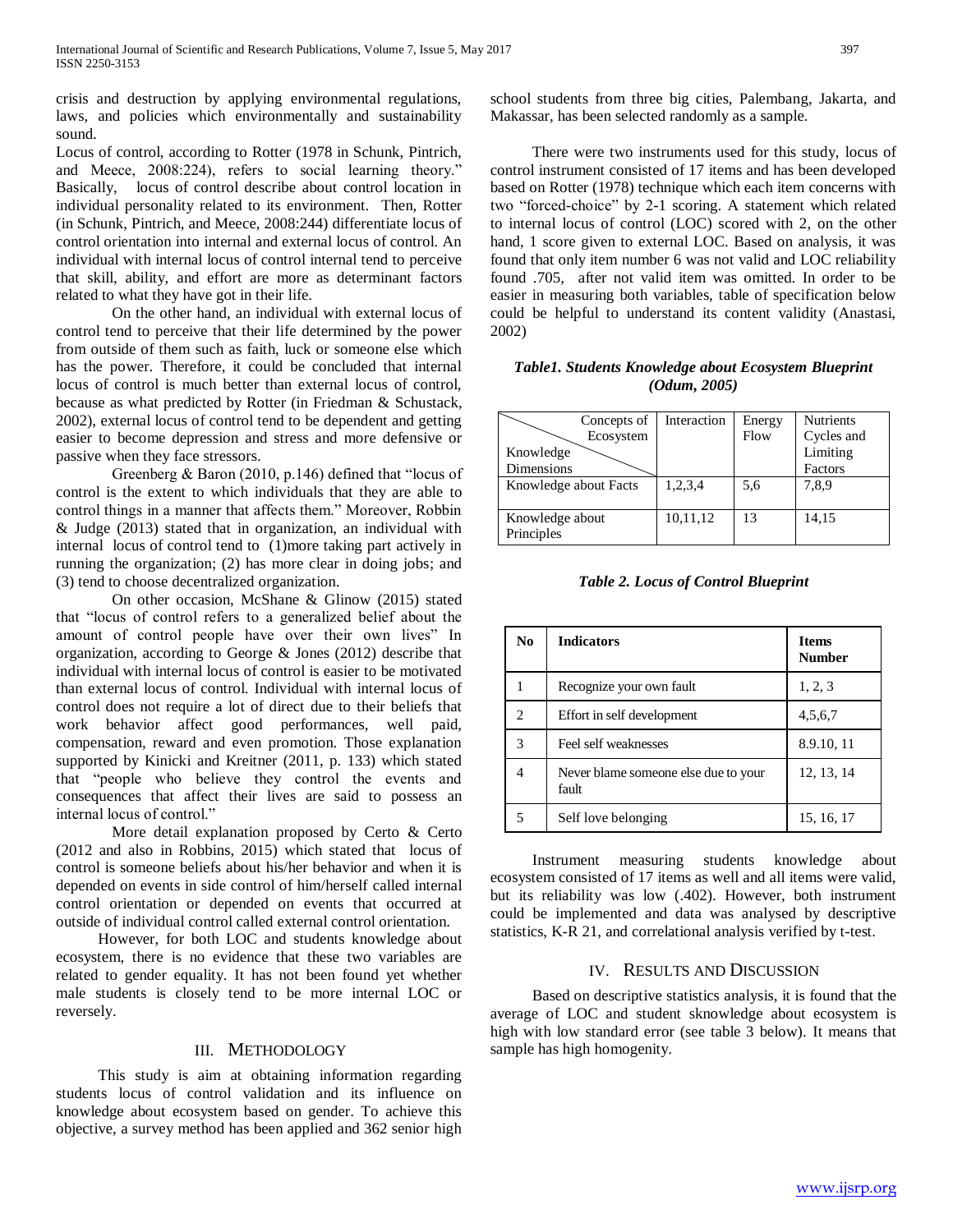|  |  |  |  |  |  | Table 3. Descriptive Statistics Analysis Results |  |  |
|--|--|--|--|--|--|--------------------------------------------------|--|--|
|--|--|--|--|--|--|--------------------------------------------------|--|--|

|                               |         | ECO     | LOC      |
|-------------------------------|---------|---------|----------|
| N                             | Valid   | 362     | 362      |
|                               | Missing | 0       |          |
| Mean                          |         | 12,2376 | 32,9807  |
| Std. Error of Mean            |         | ,12339  | ,08864   |
| Median                        |         | 12,0000 | 34,0000  |
| Mode                          |         | 12,00   | 34.00    |
| <b>Std. Deviation</b>         |         | 2,34761 | 1,68656  |
| Variance                      |         | 5,511   | 2,845    |
| <b>Skewness</b>               |         | $-.439$ | $-2,412$ |
| Std. Error of Skewness        |         | ,128    | ,128     |
| Kurtosis                      |         | $-.059$ | 6,815    |
| <b>Std. Error of Kurtosis</b> |         | ,256    | ,256     |
| Range                         |         | 13,00   | 10,00    |
| Minimum                       |         | 4,00    | 24,00    |
| Maximum                       |         | 17,00   | 34,00    |
| Sum                           |         | 4430,00 | 11939,00 |

When those two variables be correlated, it is found that students LOC significantly has a positive correlation with students knowledge about ecosystem  $(.315, p < .01,$  see table 4 below). It could be interpreted that knowledge about ecosystem determined by students LOC (its contribution to knowledge around 63%), especially by students internal LOC, because the higher students LOC scores means that the higher their knowledge would be due to they have internal LOC oritentation.

*Table 4. Correlations Matrix*

|             |                            | LOC       | ECO       |
|-------------|----------------------------|-----------|-----------|
|             | Pearson Correlation        |           | $,315***$ |
| LOC         | $Sig. (2-tailed)$          |           | ,000      |
|             | N                          | 362       | 362       |
|             | <b>Pearson Correlation</b> | $,315***$ |           |
| ECO         | $Sig. (2-tailed)$          | ,000      |           |
|             | N                          | 362       | 362       |
| ** $P < 01$ |                            |           |           |

Table 5 below depicts a descriptive statistics analysis result when male and female students analyzed separately in order to verify whether gender equality affect students LOC and students knowledge about ecosystem as well.

*Table 5. Descriptive Statistics LOC and Eco Male vs* 

| Female Students       |                               |         |          |         |          |
|-----------------------|-------------------------------|---------|----------|---------|----------|
|                       |                               | ECO     | LOC      | ECO     | LOC      |
|                       |                               | Male    | Male     | Female  | Female   |
| N                     | Valid                         | 119     | 119      | 243     | 243      |
|                       | Missing                       | 124     | 124      | 0       |          |
| Mean                  |                               | 12,4874 | 32,8403  | 12,1152 | 33,0494  |
|                       | Std. Error of Mean            | ,21708  | ,16493   | ,14964  | ,10444   |
| Median                |                               | 13,0000 | 34,0000  | 12,0000 | 34,0000  |
| Mode                  |                               | 14.00   | 34.00    | 12,00   | 34.00    |
| <b>Std. Deviation</b> |                               | 2,36810 | 1,79917  | 2,33264 | 1,62802  |
| Variance              |                               | 5,608   | 3,237    | 5,441   | 2,650    |
| <b>Skewness</b>       |                               | $-.564$ | $-2,216$ | $-.389$ | $-2,537$ |
|                       | <b>Std. Error of Skewness</b> | ,222    | ,222     | ,156    | .156     |
| Kurtosis              |                               | $-.055$ | 5,199    | ,003    | 8,033    |
|                       | Std. Error of Kurtosis        | ,440    | ,440     | .311    | .311     |
| Range                 |                               | 10,00   | 8,00     | 13,00   | 10,00    |
| Minimum               |                               | 6,00    | 26,00    | 4,00    | 24,00    |
| Maximum               |                               | 16,00   | 34,00    | 17,00   | 34,00    |
| Sum                   |                               | 1486,00 | 3908,00  | 2944,00 | 8031,00  |

Based on table 5 above, it is found that means difference

between male and female LOC students is only below 1.00, ie. .209 (equal variances) and for knowledge, means difference is .372 as well. These results are an indication that there is no significant means differences between male and female students, both for students LOC and knowledge about ecosystem (t-cal. only 1.071 for LOC and 1.419 for knowledge at .05 level). It could be interpreted that gender equality did not affect students LOC and knowledge about ecosystem. The same result was found also by Venus (2011) related to people New Environmental Paradigm (NEP) and gender.

As reported above that students LOC has a positive correlation with knowledge about ecosystem, but if correlation analysis conducted separately between male and female students, it is found that both correlation is positive and significant (see table 6 and 7 below). For male students LOC and knowledge about ecosystem (ECO), it is found that its correlation coefficient is .367 ( $p < .01$ ). Compare to Male students, for female students, its correlation is .297 ( $p < .01$ ).

*Table 6. Correlations Male Students LOC and Knowledge*

|             | (ECO)               |          |      |
|-------------|---------------------|----------|------|
|             |                     | LOC      | ECO  |
|             |                     | Male     | Male |
|             | Pearson Correlation |          | ,367 |
| LOC<br>Male | Sig. (2-tailed)     |          | ,000 |
|             | N                   | 119      | 119  |
| ECO         | Pearson Correlation | $,367**$ |      |
| Male        | Sig. (2-tailed)     | ,000     |      |
|             |                     | 119      | 119  |
| $**p$       |                     |          |      |

|                |                            | LOC       | ECO    |
|----------------|----------------------------|-----------|--------|
|                |                            | Female    | Female |
|                | Pearson Correlation        |           |        |
| LOC<br>Female  | $Sig. (2-tailed)$          |           | ,000   |
|                | N                          | 243       | 243    |
|                | <b>Pearson Correlation</b> | $,297$ ** |        |
| ECO_Fe<br>male | $Sig. (2-tailed)$          | ,000      |        |
|                | N                          | 243       | 243    |
| **P < $(1)$    |                            |           |        |

Therefore, based on those results, it could be interpreted that gender equality affect the gratitude of correlation between male and female students related to LOC and Knowledge, but its correlation has similarity, the same significantly and positive direction. The only differences are on its contribution to students knowledge variances, male students contribute around 73.4 % (square of correlation .367) and female students only 59.4 % (square of .297). Nevertheless, male or female students LOC could be determinant factor on students knowledge about ecosystem empirically.